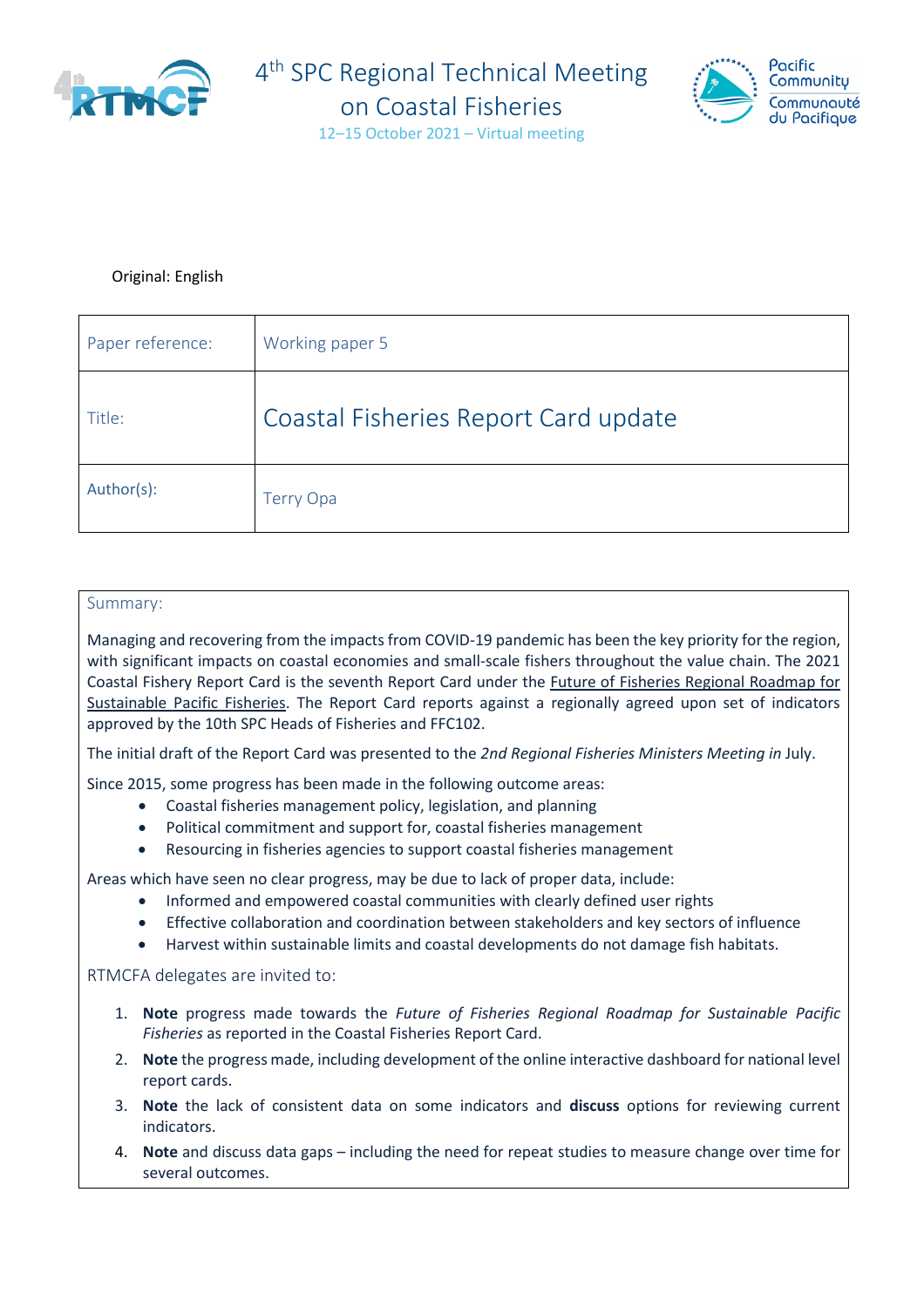

# 2021 Coastal Fisheries Report Card

#### *Introduction*

- 1. The 2021 Coastal Fisheries Report Card is the seventh Report Card under the Future of Fisheries Regional Roadmap for Sustainable Fisheries. SPC FAME is responsible for producing the Coastal Fisheries Report Card (CFRC), and jointly producing the Tuna Fisheries Report Card with FFA where SPC provides information for Goal 1 – Sustainability. The report cards can be [accessed online](https://fame1.spc.int/en/publications/roadmap-a-report-cards)<sup>[1](#page-1-0)</sup>.
- 2. The report card reports against a regionally agreed upon set of indicators, approved in 2017 by the SPC Heads of Fisheries and FFC102, with these indicators taking on increased relevance in the COVID-19 context.

#### *Key highlights*

- 3. Since 2015, some progress has been made in the following outcome areas:
	- Coastal fisheries management policy, legislation, and planning
	- Political commitment and support for, coastal fisheries management
	- Resourcing in fisheries agencies to support coastal fisheries management
- 4. Areas which have seen no clear progress, may be due to lack of proper data, include:
	- Informed and empowered coastal communities with clearly defined user rights
	- Effective collaboration and coordination between stakeholders and key sectors of influence
	- Harvest within sustainable limits and coastal developments do not damage fish habitats.
- 5. Due to data gaps, progress is unknown in the implementation of fisheries management plans, decisions on more equitable access to benefits and decision making within communities, enhancing food security from sustainable fisheries and diversity the supply of fish.

### *Enhancements to the methodology*

- 6. Following agreement by Heads of Fisheries almost all members have nominated a focal point person within Fisheries departments.
- 7. Following the suggestion of national level report cards by several members, SPC have developed interactive dashboard to display PICT level data. This is currently available online: [www.fameresults.org/cfreportcard](http://www.fameresults.org/cfreportcard)
- 8. The SDG icons are now included in the report card to indicate relevant Sustainable development Goal indicators.

<span id="page-1-0"></span><sup>1</sup> Report Cards - <https://fame1.spc.int/en/publications/roadmap-a-report-cards>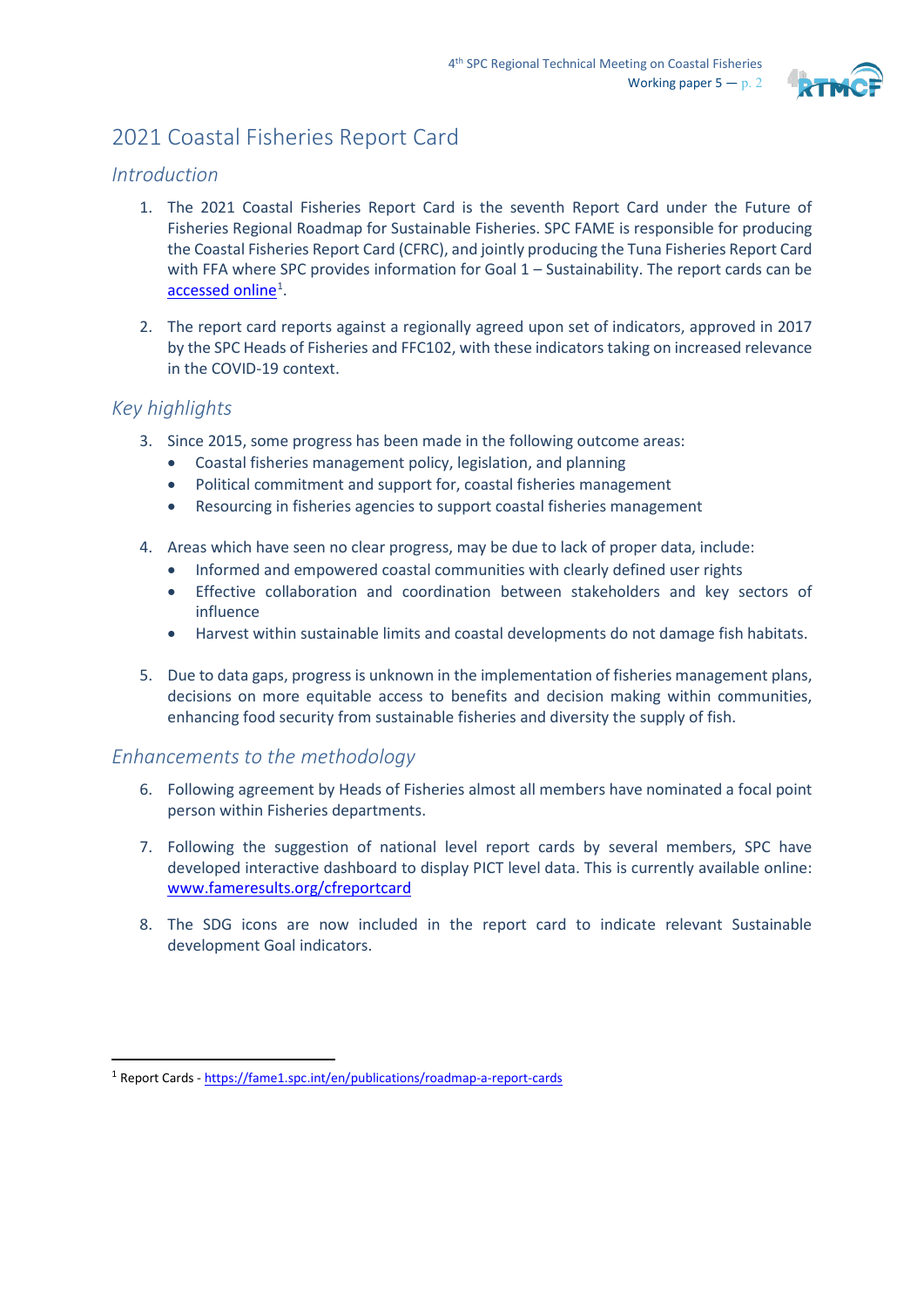

## *Usefulness of the report card*

- 9. The coastal fisheries report card has been useful in several ways:
	- It raises awareness of coastal fisheries at the highest regional level.
	- It provides a means to report against agreed regional policies and strategies.
	- It provides a year-by-year record against certain key indicators.
- 10. In 2019, SPC commissioned detailed interviews during in-country visits in several PICTs to on the issue of regional and national level reporting on coastal fisheries. A range of issues were raised in these interviews, including:
	- Data quality, access, and quality issues were raised about authority to access/ownership of data, data quality, capacity in data storage, database design and maintenance and different sources and integrity of data available, etc.
	- Role of regional CFRC considered useful at regional level but less so at the national level; time-consuming to provide data for the regional CFRC.
	- National-level reporting a national level report card was considered to be more useful than the regional CFRC for national level management purposes.
- 11. The country interviews reinforced the message from HoF11 about members interest in generating national level report card as companion to the regional CFRC. As a result, SPC has been considering how this may work, and the potential for SPC role. Options put forward by countries were:
	- prepared nationally with some technical guidance and support from SPC
	- prepared through an 'independent evaluation of coastal fisheries'
	- SPC support for publication (design, printing, etc)
	- Country provides information to SPC SPC provides template and prepares the card
- 12. As noted at HOF11 of national report cards would be the responsibility of the country. In terms implementing this, the RTMCF3 action points 1 & 2 took onboard proposal from SPC that:
	- Regional CFRC: SPC proposes to continue preparing the annual regional CFRC and seek information annually from members on a core set of indicators.
	- Focal points: As per the HOF11 decision, members continue to identify in-country focal points to facilitate data collection for the annual Coastal Fisheries Report Card, with the nominated focal points having the authority to share CFRC data with SPC.
	- Templates for national-level report cards: SPC strongly supports the concept of having a core set of indicators, and common procedures (e.g., for preparing/interpreting data) as appropriate. SPC proposes to work with national focal points to further develop the current annual questionnaire into the form of a base template for national report cards. This would have the dual purpose of providing key data, in a common form, for the regional CFRC, as well as the base for a national report card prepared annually. National agencies could add information to the base format to meet country specific needs and goals.
	- Technical support for national CFRC: Members highlights any specific areas of additional support that may be required from SPC to prepare national-level CFRC. This would operate as a usual request for technical assistance from SPC and provision of this will be contingent on resources available depending on demand and the nature of the request.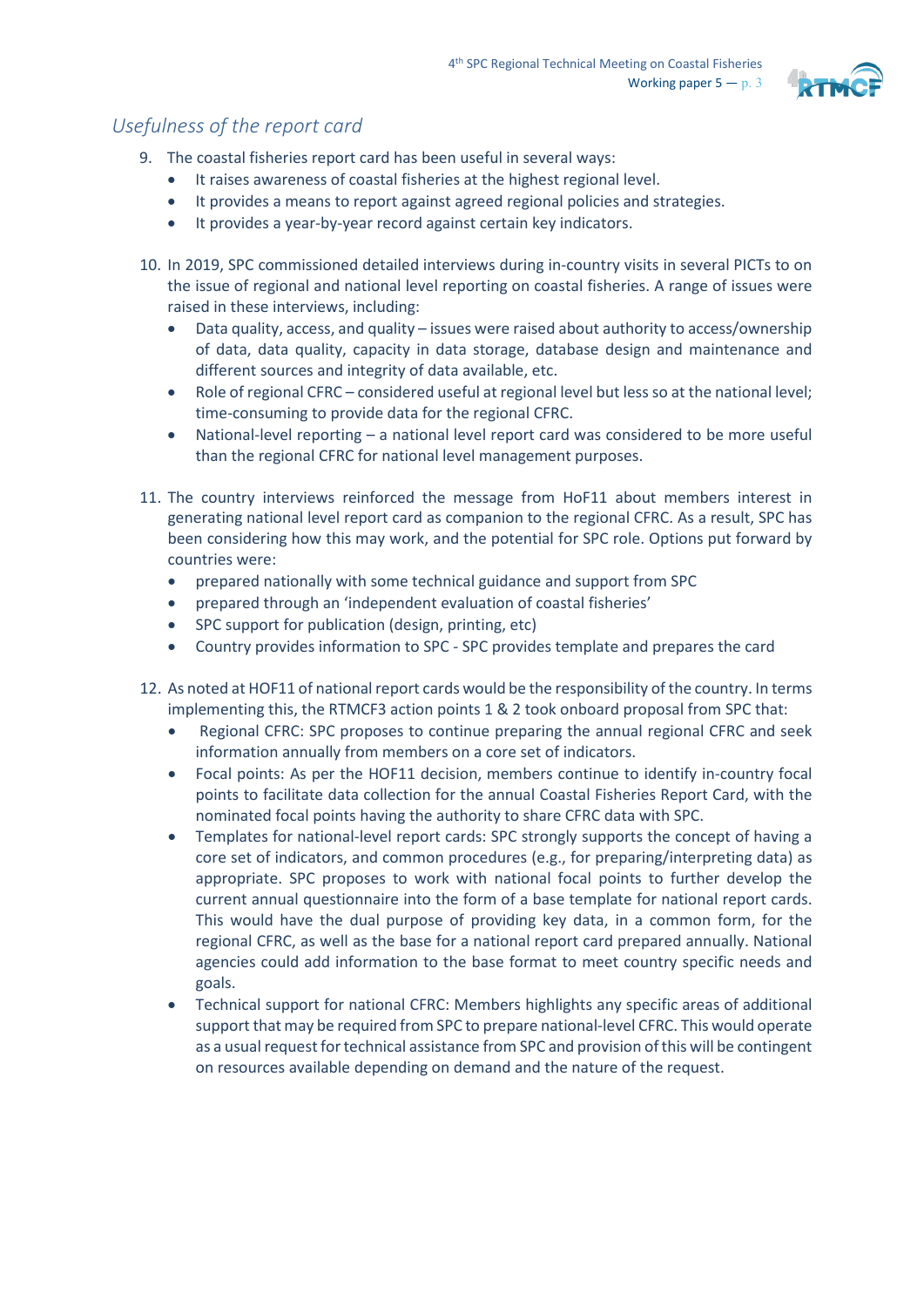

# *SPC 11th and 12th Heads of Fisheries decisions*

- 13. The 12<sup>th</sup> Heads of Fisheries meeting was conducted online due to COVID-19 travel restrictions with reduced agenda to focus on key emerging issues. The progress report on action items 1 & 2 from the RTMCF3 were not presented to the members.
- 14. The  $11<sup>th</sup>$  Heads of Fisheries, in relation to the Coastal Fisheries Report Card, the meeting:
	- Agreed that in-country focal points should be established to facilitate data collection for the annual Coastal Fisheries Report Card. Countries are requested to clarify who these focal points are and inform SPC. Focal points would include the person who endorses the data going out and the person who will compile to send. HOF11 participants will also be copied in 2019 to follow through with their relevant Ministries.
	- Suggested national level report cards would serve national level neds, with these having indicators that align to country specific needs and goals, rather than reporting everything. These national report cards would be the responsibility of the country and forwarded to input to the regional report card.
	- Suggested SPC audit what systems are in place at the national level relating to Report Card data, including approval processes within countries to provide data from countries

## *2020/2021 CFRC improvements and national level report card template*

- 15. Since HoF11 decisions and RTMCF3 action items 1 & 2, the progress toward implementing decisions began in 2019 and 2020. Some are summarised below:
	- National Focal Point all the members have nominated a focal point.
	- Draft national Coastal Fisheries Report Card template an interactive online version of template was developed in 2020 for the e-HoF12 and presented to the Regional Fisheries Ministerial Meeting. Statement of outcome from the Firs Regional Fisheries Ministers Meeting stated – The ministers supported the development of an interactive dashboard to explore national level data and facilitate national level reporting, and link to SDG indicators. Ministers identified data gaps and urged the need for further research to measure change over time for several outcomes.
	- In-country visits due to COVID-19 travel restrictions, in-country visits to PICTs were not possible to collate information. However, with excellent response from country focal points in completing the questionnaire, greater data coverage was noted in 2021 CFRC.
	- 13 PICTs have reported on the Household income and expenditure (HIES) data with the additional three PICTs compared to 2020.
- 16. As in previous years, the CFRC is refreshed every year with new data and where there is no new data, data from previous reporting is used. For example – most information from HIES will not change except few additions in each year when data become available. It is a continual update of recent data rather than a snapshot of each year.
- 17. The national level report card template has been developed and presented to the Regional Fisheries Ministerial Meeting (RFFM) in July 2021. A prototype of online interactive template has been developed that shows country level report cards based on information available in 2020 and 2021.